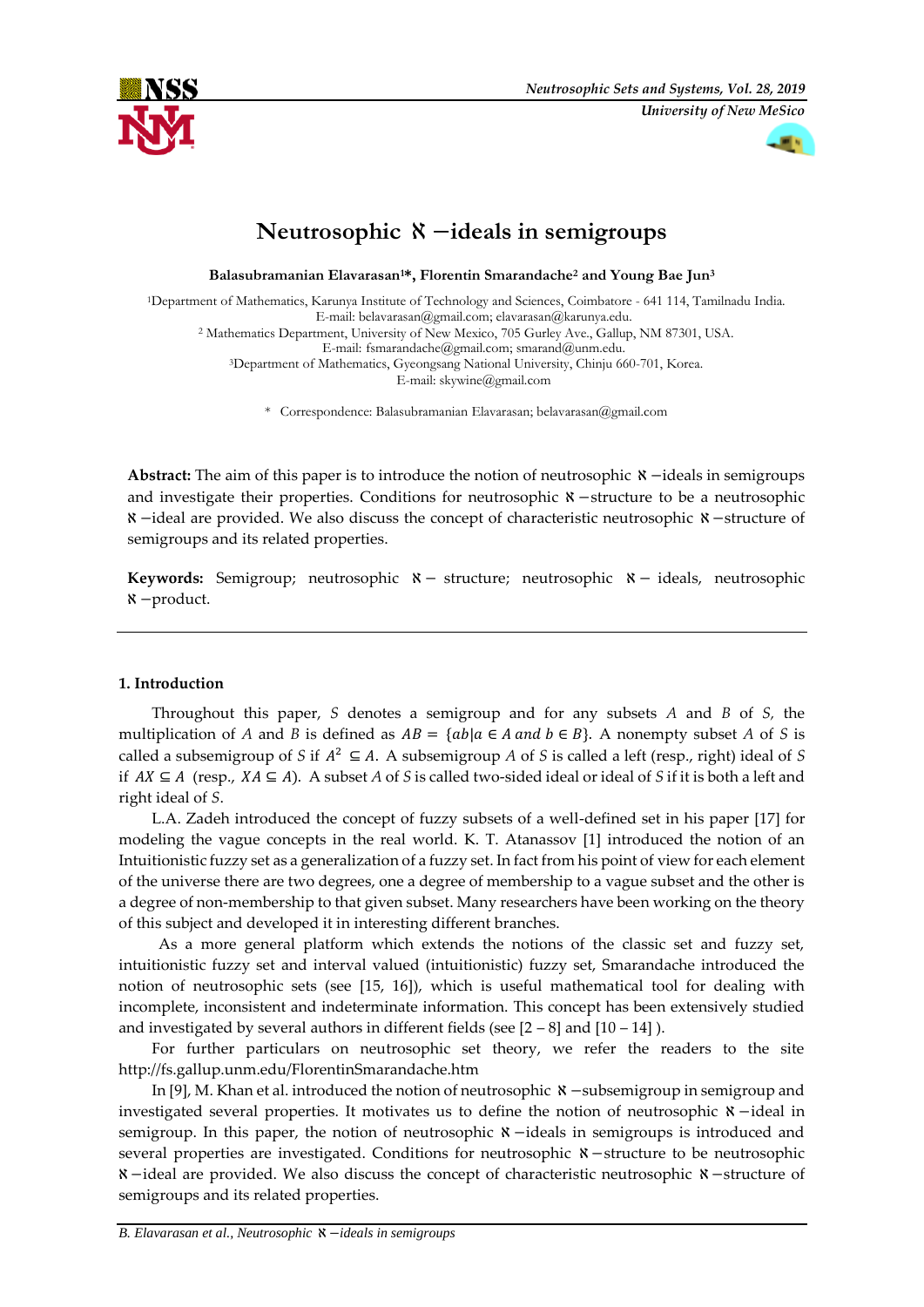### **2. Neutrosophic** ℵ **- structures**

This section explains some basic definitions of neutrosophic ℵ− structures of a semigroup *S* that have been used in the sequel and introduce the notion of neutrosophic ℵ− ideals in semigroups.

The collection of function from a set *S* to  $[-1, 0]$  is denoted by  $\Im(S, [-1, 0])$ . An element of  $\Im(S,[-1, 0])$  is called a negative-valued function from *S* to  $[-1, 0]$  (briefly,  $\aleph -$  function on *S*). By a ℵ−structure, we mean an ordered pair (,) of *S* and a ℵ−function *g* on *S*.

For any family  $\{x_i | i \in A\}$  of real numbers, we define:

$$
\bigvee \{x_i | i \in \Lambda\} \coloneqq \begin{cases} \max \{x_i | i \in \Lambda\} & \text{if } \Lambda \text{ is finite} \\ \sup\{x_i | i \in \Lambda\} & \text{if } \Lambda \text{ is infinite} \end{cases}
$$

and

$$
\bigwedge \{x_i \mid i \in \Lambda\} \coloneqq \left\{ \begin{matrix} min \{x_i \mid i \in \Lambda\} & if \Lambda \text{ is finite} \\ inf \{x_i \mid i \in \Lambda\} & if \Lambda \text{ is infinite} \end{matrix} \right.
$$

For any real numbers *x* and *y*, we also use  $x \lor y$  and  $x \land y$  instead of  $\forall \{x, y\}$  and  $\land \{x, y\}$ respectively.

**Definition 2.1.** [9] A neutrosophic **N** − structure over *S* defined to be the structure:

$$
S_N := \frac{s}{(T_N, I_N, F_N)} = \left\{ \frac{x}{T_N(x), I_N(x), F_N(x)} \mid x \in S \right\},\
$$

where  $T_N$ ,  $I_N$  and  $F_N$  are  $\aleph$  – functions on *S* which are called the negative truth membership function, the negative indeterminacy membership function and the negative falsity membership function, respectively, on *S*. It is clear that for any neutrosophic  $X -$  structure  $S_N$  over *S*, we have  $-3 \leq T_N(y) + I_N(y) + F_N(y) \leq 0$  for all  $y \in S$ .

**Definition 2.2.** [9] Let  $S_N$ : =  $\frac{S}{(T_N - I_N)}$  $\frac{S}{(T_N, I_N, F_N)}$  and  $S_M := \frac{S}{(T_M, I_M)}$  $\frac{3}{(T_M, I_M, F_M)}$  be neutrosophic  $\aleph$  –structures over *S.* Then

(i)  $S_N$  is called a neutrosophic  $\aleph -$  substructure of  $S_M$  over *S*, denote by  $S_N \subseteq S_M$ , if  $T_N(s) \geq$  $T_M(s)$ ,  $I_N(s) \leq I_M(s)$ ,  $F_N(s) \geq F_M(s)$  for all  $s \in S$ .

If  $S_N \subseteq S_M$  and  $S_M \subseteq S_N$ , then we say that  $S_N = S_M$ .

(ii) The neutrosophic  $\aleph$  − product of  $S_N$  and  $S_M$  is defined to be a neutrosophic  $\aleph$  − structure over *S*

$$
S_N \odot S_M := \frac{s}{(T_{N \circ M}, I_{N \circ M}, F_{N \circ M})} = \left\{ \frac{s}{T_{N \circ M}(s), I_{N \circ M}(s), F_{N \circ M}(s)} \mid s \in S \right\},\,
$$

where

$$
T_{N\circ M}(s) = \begin{cases} \bigwedge_{s=uv} \{T_N(u) \vee T_M(v)\} & \text{if } \exists u, v \in S \text{ such that } s = uv \\ 0 & \text{otherwise,} \end{cases}
$$

$$
I_{N\circ M}(s) = \begin{cases} \bigvee_{s=uv} \{I_N(u) \wedge I_M(v)\} & \text{if } \exists u, v \in S \text{ such that } s = uv \\ 0 & \text{otherwise,} \end{cases}
$$

$$
F_{N\circ M}(s) = \begin{cases} \bigwedge_{s=uv} \{F_N(u) \vee F_M(v)\} & \text{if } \exists u, v \in S \text{ such that } s = uv \\ 0 & \text{otherwise.} \end{cases}
$$

For  $s \in S$ , the element  $(\overline{T_{N\circ M}},\ \overline{I_{N\circ M}},\ \overline{F_{N\circ M}})$ is simply denoted by  $(S_N \odot S_M)(s) =$  $(T_{N \circ M}(s), I_{N \circ M}(s), F_{N \circ M}(s))$  for the sake of convenience.

(iii) The union of  $S_N$  and  $S_M$  is defined to be a neutrosophic  $\aleph$  −structure over *S*  $S_{N\cup M} = (S; T_{N\cup M}, I_{N\cup M}, F_{N\cup M}),$ 

where

$$
T_{N\cup M}(a) = T_N(a) \wedge T_M(a),
$$

*B. Elavarasan et al., Neutrosophic* ℵ −*ideals in semigroups*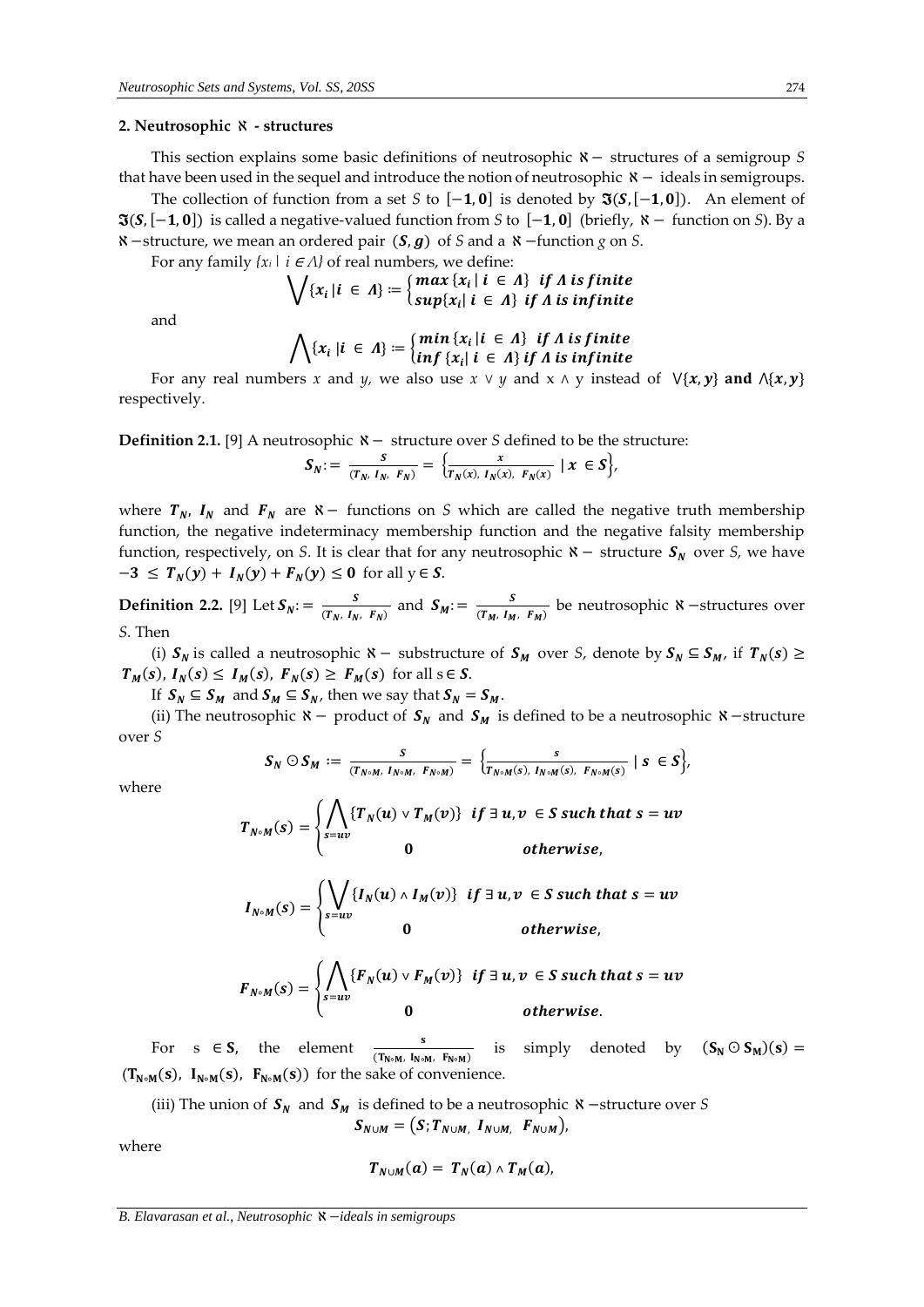$$
I_{N \cup M}(a) = I_N(a) \vee I_M(a),
$$
  
\n
$$
F_{N \cup M}(a) = F_N(a) \wedge F_M(a)
$$
 for all  $a \in S$ .  
\n(iv) The intersection of  $S_N$  and  $S_M$  is defined to be a neutrosophic  $\aleph$  –structure over S  
\n
$$
S_{N \cap M} = (S; T_{N \cap M}, I_{N \cap M}, F_{N \cap M}),
$$

where

$$
T_{N \cap M}(a) = T_N(a) \vee T_M(a),
$$
  
\n
$$
I_{N \cap M}(a) = I_N(a) \wedge I_M(a),
$$
  
\n
$$
F_{N \cap M}(a) = F_N(a) \vee F_M(a) \text{ for all } a \in S.
$$

**Definition 2.3.** [9] A neutrosophic  $\aleph -$  structure  $S_N$  over *S* is called a neutrosophic ℵ−subsemigroup of *S* if it satisfies:

$$
(\forall a, b \in S) \begin{pmatrix} T_N(ab) \le T_N(a) \vee T_N(b) \\ I_N(ab) \ge I_N(a) \vee I_N(b) \\ F_N(ab) \le F_N(a) \vee F_N(b) \end{pmatrix}.
$$

**Definition 2.4.** A neutrosophic **ヾ**−structure  $S_N$  over *S* is called a neutrosophic ヾーleft (resp., right) ideal of *S* if it satisfies:

$$
(\forall a, b \in S) \begin{pmatrix} T_N(ab) \le T_N(a) \ (resp., T_N(ab) \le T_N(b)) \\ I_N(ab) \ge I_N(a) \ (resp., I_N(ab) \ge I_N(b)) \\ F_N(ab) \le F_N(a) \ (resp., F_N(ab) \le F_N(b)) \end{pmatrix}.
$$

If is both a neutrosophic ℵ − left and neutrosophic ℵ−right ideal of *S,* then it called a neutrosophic ℵ−ideal of *S.* 

It is clear that every neutrosophic ℵ −left and neutrosophic ℵ−right ideal of *S* is a neutrosophic ℵ−subsemigroup of *S,* but neutrosophic ℵ−subsemigroup of *S* is need not to be either a neutrosophic ℵ−left or a neutrosophic ℵ−right ideal of *S* as can be seen by the following example.

**Example 2.5.** Let  $S = \{0, 1, 2, 3, 4, 5\}$  be a semigroup with the following multiplication table:

|                         | Ω |   | 2 | 3      |   | 5      |
|-------------------------|---|---|---|--------|---|--------|
| Ω                       | 0 | 0 | Ω | n      | Ω | Ω      |
| $\mathbf{1}$            | O |   | 1 | 1      | 1 | 1      |
| $\overline{\mathbf{c}}$ | 0 | 1 | 2 | 3      | 1 |        |
| 3                       | 0 |   |   | 1      | 2 | 3      |
| 4                       | 0 |   | 4 | 5      | 1 |        |
| 5                       | 0 |   |   | 1      |   | 5      |
|                         |   |   |   | $\sim$ |   | $\sim$ |

Then  $S_N = \begin{cases} \frac{0}{(-0.9 - 0.75)^{1/3}} & \text{if } n \ge 1 \end{cases}$  $\frac{0}{(-0.9,-0.1,-0.8)}$ ,  $\frac{1}{(-0.5,-0.1,-0.8)}$  $\frac{1}{(-0.5,-0.2,-0.6)}$ ,  $\frac{2}{(-0.1,-0.6)}$  $\frac{2}{(-0.1,-0.8,-0.1)}$ ,  $\frac{3}{(-0.3,-0.1)}$  $\frac{3}{(-0.3,-0.6,-0.4)}$ ,  $\frac{4}{(-0.1,-0.4)}$  $\frac{4}{(-0.1,-0.8,-0.1)}$ ,  $\frac{5}{(-0.4,-0.1)}$  $\frac{3}{(-0.4,-0.3,-0.5)}$  is a neutrosophic  $\aleph$  − subsemigroup of S, but not a neutrosophic  $\aleph$  − left ideal of S as  $T_N(3.5)$  ≰  $T_N(5)$ ,  $I_N(3.5) \geq I_N(5)$  and  $F_N(3.5) \leq F_N(5)$ .  $\Box$ 

Example 2.6. Let  $S = \{a, b, c, d\}$  be a semigroup with the following multiplication table:

|                  | а | b | с | d |
|------------------|---|---|---|---|
| а                | а | а | а | а |
| b                | а | а | а | а |
| $\pmb{C}$        | а | а | b | а |
| $\boldsymbol{a}$ | а | а | b | b |

Then  $S_N = \begin{cases} \frac{a}{(0.09 - 0.001)} & \text{if } n \neq 0 \end{cases}$  $\frac{a}{(-0.9, -0.1, -0.8)}, \frac{b}{(-0.5, -0.5)}$  $\frac{b}{(-0.5, -0.2, -0.6)}, \frac{c}{(-0.3, -0.6)}$  $\frac{c}{(-0.3, -0.3, -0.4)}, \frac{d}{(-0.4, -0.4)}$  $\frac{a}{(-0.4, -0.2, -0.5)}$  is a neutrosophic  $\aleph$  -ideal of *S*.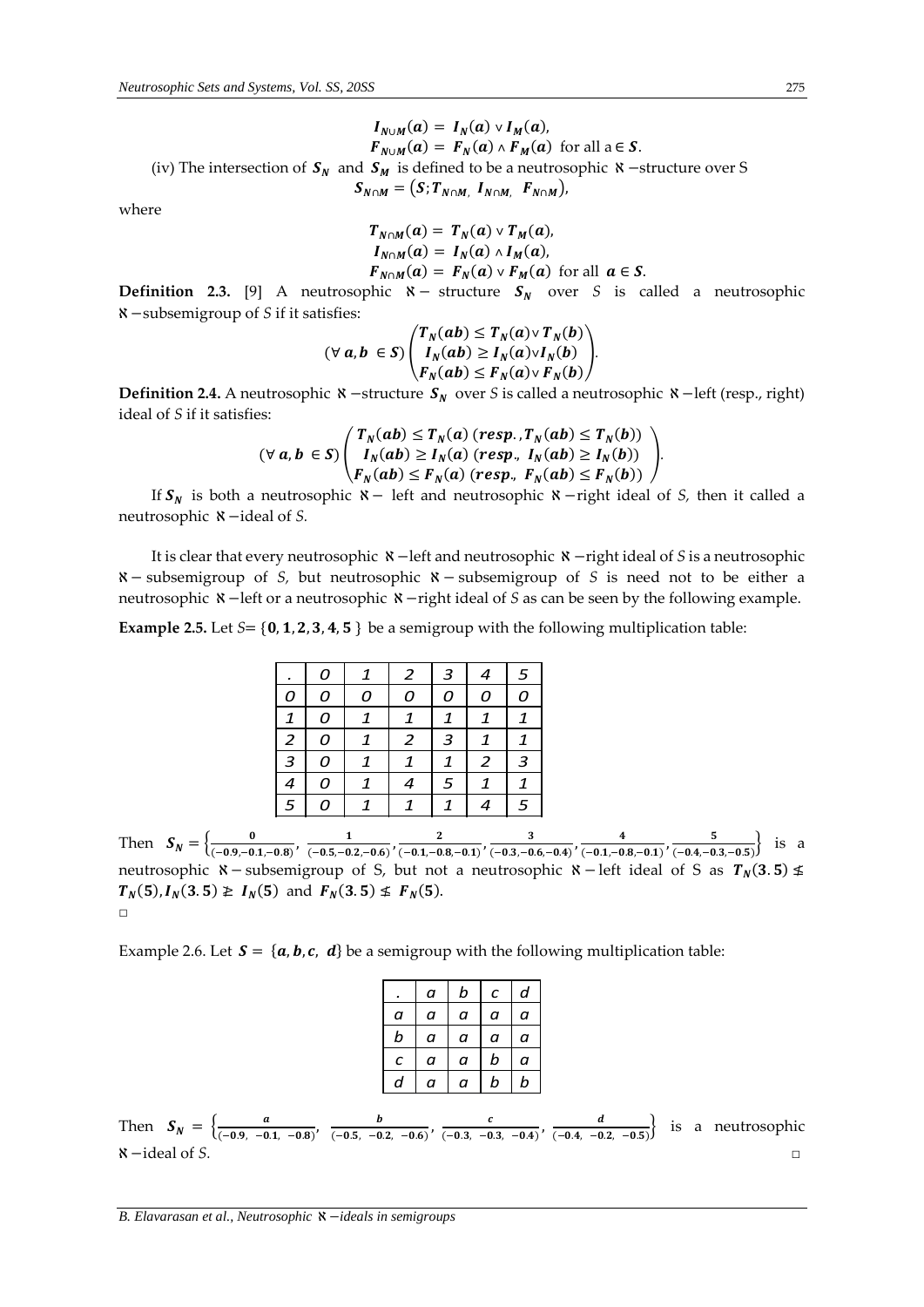**Definition 2.7.** For a subset *A* of *S*, consider the neutrosophic *N* −structure

 $\chi_A(S_N) = \frac{S}{(N_{\text{c}}/T)^{N_{\text{c}}}}$ 

where

$$
\chi_A(T)_N: S \to [-1,0], \quad s \to \begin{cases} -1 \text{ if } s \in A \\ 0 \text{ otherwise} \end{cases}
$$

$$
\chi_A(I)_N: S \to [-1,0], \quad s \to \begin{cases} 0 \text{ if } s \in A \\ -1 \text{ otherwise} \end{cases}
$$

$$
\chi_A(F)_N: S \to [-1,0], \quad s \to \begin{cases} -1 \text{ if } s \in A \\ 0 \text{ otherwise} \end{cases}
$$

 $(\chi_A(T)_N, \chi_A(I)_N, \chi_A(F)_N)$ 

which is called the characteristic neutrosophic ℵ−structure of *S.*

**Definition 2.8.** [9] Let  $S_N$  be a neutrosophic  $\aleph -$  structure over *S* and let  $\alpha, \beta, \gamma \in [-1, 0]$  be such that  $-3 \le \alpha + \beta + \gamma \le 0$ . Consider the following sets:

$$
T_N^{\alpha} = \{s \in S: T_N(s) \leq \alpha\},
$$
  
\n
$$
I_N^{\beta} = \{s \in S: I_N(s) \geq \beta\},
$$
  
\n
$$
F_N^{\gamma} = \{s \in S: F_N(s) \leq \gamma\}.
$$

The set  $S_N(\alpha, \beta, \gamma) := \{ s \in S \mid T_N(s) \leq \alpha, I_N(s) \geq \beta, F_N(s) \leq \gamma \}$  is called a  $(\alpha, \beta, \gamma)$ *-level set of S<sub>N</sub>*. Note that  $S_N(\alpha, \beta, \gamma) = T_N^{\alpha} \cap I_N^{\beta} \cap F_N^{\gamma}$ .

### **3. Neutrosophic** ℵ− **ideals**

**Theorem 3.1** Let  $S_N$  be a neutrosophic  $\aleph -$  structure over *S* and let  $\alpha, \beta, \gamma \in [-1, 0]$  be such that  $-3 \le \alpha + \beta + \gamma \le 0$ . If  $S_N$  is a neutrosophic  $\aleph -$  left (resp., right) ideal of *S*, then  $(\alpha, \beta, \gamma)$  – level set of  $S_N$  is a neutrosophic left (resp., right) ideal of *S* whenever it is non-empty.

**Proof:** Assume that  $S_N(\alpha, \beta, \gamma) \neq \emptyset$  for  $\alpha, \beta, \gamma \in [-1, 0]$  with  $-3 \leq \alpha + \beta + \gamma \leq 0$ . Let  $S_N$ be a neutrosophic  $\aleph$  – left ideal of *S* and let  $x, y \in S_N(\alpha, \beta, \gamma)$ . Then  $T_N(xy) \le T_N(x) \le \alpha$ ;  $I_N(xy) \ge$  $I_N(x) \ge \beta$  and  $F_N(xy) \le F_N(x) \le \gamma$  which imply  $xy \in S_N(\alpha, \beta, \gamma)$ . Therefore  $S_N(\alpha, \beta, \gamma)$  is a neutrosophic ℵ− left ideal of *S*. □

**Theorem 3.2.** Let  $S_N$  be a neutrosophic  $\mathcal{R}$  − structure over *S* and let  $\alpha, \beta, \gamma \in [-1, 0]$  be such that  $-3 \le \alpha + \beta + \gamma \le 0$ . If  $T_N^{\alpha}$ ;  $I_N^{\beta}$  and  $F_N^{\gamma}$  are left (resp., right) ideals of *S*, then  $S_N$  is a neutrosophic ℵ−left (resp., right) ideal of *S* whenever it is non-empty.

Proof: If there are  $a, b \in S$  such that  $T_N(ab) > T_N(a)$ . Then  $T_N(ab) > t_a \ge T_N(a)$  for some  $t_\alpha\in[-1,0).$  Thus  $a\in T^{t_\alpha}_N(a)$ , but  $ab\notin T^{t_\alpha}_N(a)$ , a contradiction. So  $T_N(ab)\leq T_N(a).$  Similar way we can get  $T_N(ab) \leq T_N(b)$ .

If there are  $a, b \in S$  such that  $I_N(ab) < I_N(a)$ . Then  $I_N(ab) < t_\beta \leq I_N(a)$  for some  $t_\beta \in S$ (-1, 0]. Thus  $a \in I_N^{t_\beta}(a)$ , but  $ab \notin I_N^{t_\beta}(a)$ , a contradiction. So  $I_N(ab) \geq I_N(a)$ . Similar way we can get  $I_N(ab) \geq I_N(b)$ .

If there are  $a, b \in S$  such that  $F_N(ab) > F_N(a)$ . Then  $F_N(ab) > t_\gamma \ge F_N(a)$  for some  $t_\gamma \in$  $[-1, 0)$ . Thus  $a \in F_N^{t_\gamma}(a)$ , but  $ab \notin F_N^{t_\gamma}(a)$ , a contradiction. So  $F_N(ab) \leq F_N(a)$ . Similar way we can get  $F_N(ab) \leq F_N(b)$ .

Hence  $S_N$  is a neutrosophic  $\aleph$  −left ideal of *S*. □

**Theorem 3.3.** Let *S* be a semigroup. Then the intersection of two neutrosophic ℵ−left (resp., right) ideals of *S* is also a neutrosophic ℵ−left (resp., right) ideal of *S.*

**Proof:** Let  $S_N$ : =  $\frac{S}{(T_N - I_N)}$  $\frac{S}{(T_N, I_N, F_N)}$  and  $S_M := \frac{S}{(T_M, I_M)}$  $\frac{1}{(T_M, I_M, F_M)}$  be neutrosophic **X** –left ideals of *S*. Then for any  $x, y \in S$ , we have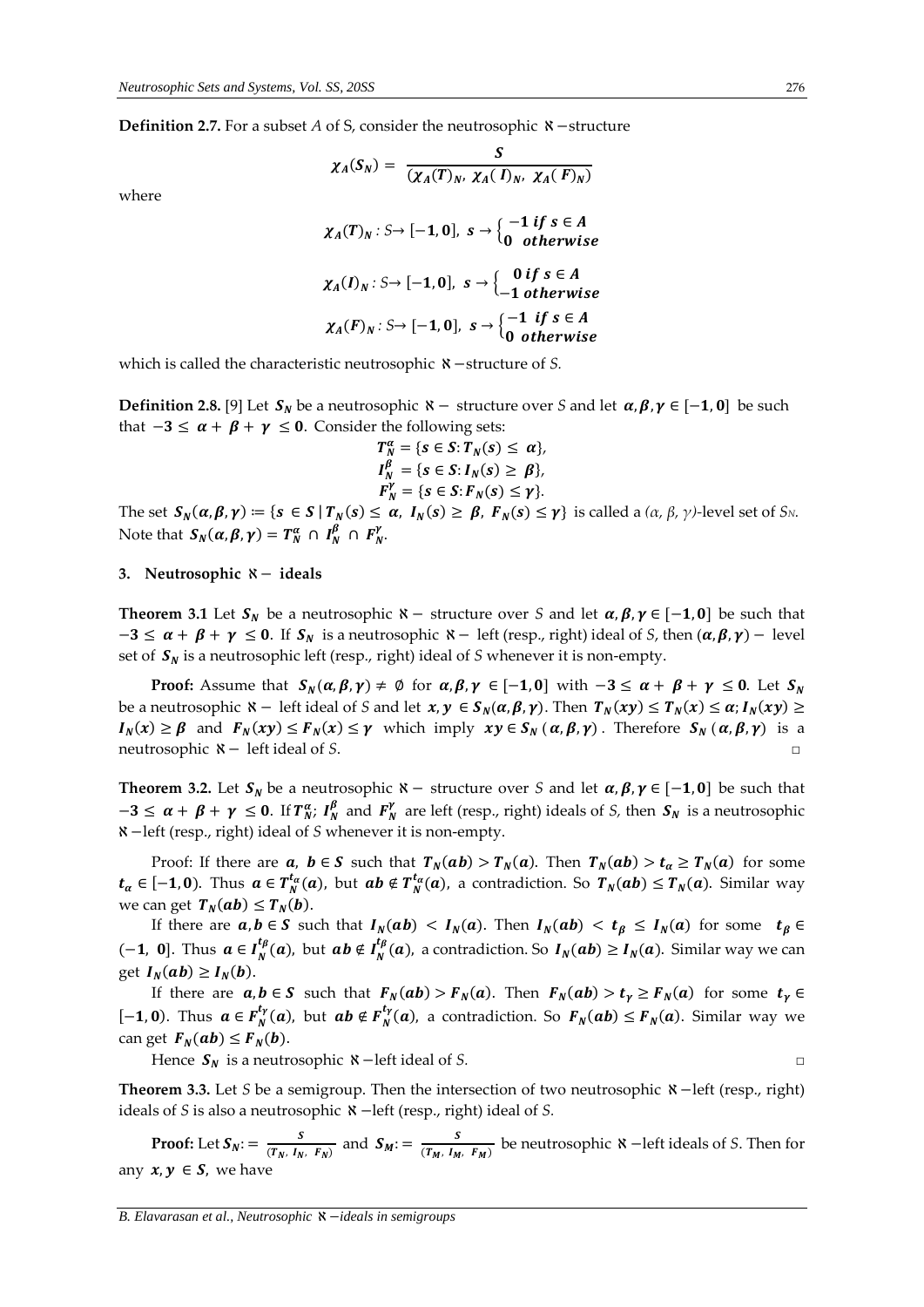$$
T_{N\cap M}(xy) = T_N(xy) \vee T_M(xy) \le T_N(y) \vee T_M(y) = T_{N\cap M}(y),
$$
  
\n
$$
I_{N\cap M}(xy) = I_N(xy) \wedge I_M(xy) \ge I_N(y) \wedge I_M(y) = I_{N\cap M}(y),
$$
  
\n
$$
F_{N\cap M}(xy) = F_N(xy) \vee F_M(xy) \le F_N(y) \vee F_M(y) = F_{N\cap M}(y).
$$

Therefore  $X_{N \cap M}$  is a neutrosophic  $\aleph$  −left ideal of *S*.

 $\Box$ 

**Corollary 3.4**. Let *S* be a semigroup. Then  $\{X_{N_i} | i \in \mathbb{N}\}\$ is a family of neutrosophic  $\mathbf{X}$  −left (resp., right) ideals of *S*, then so is  $X_{\bigcap N_i}$ .

**Theorem 3.5**. For any non-empty subset *A* of *S*, the following conditions are equivalent:

(i) A is a neutrosophic ℵ−left (resp., right) ideal of *S*,

(ii) The characteristic neutrosophic  $\aleph$  −structure  $\chi_A(X_N)$  over *S* is a neutrosophic  $\aleph$  −left (resp., right) ideal of *S.*

**Proof:** Assume that *A* is a neutrosophic  $\mathbf{\hat{x}}$  −left ideal of *S*. For any  $\mathbf{x}, \mathbf{y} \in A$ .

If  $y \notin A$ , then  $(T)_N(xy) \le 0 = \chi_A(T)_N(y); \chi_A(I)_N(xy) \ge -1 = \chi_A(I)_N(y)$  and  $\chi_A(F)_N(xy) \leq 0 = \chi_A(F)_N(y)$ . Otherwise  $y \in A$ . Then  $xy \in A$ , so  $\chi_A(T)_N(xy) = -1$  $\chi_A(T)_N(y)$ ;  $\chi_A(I)_N(xy) = 0 = \chi_A(I)_N(y)$  and  $\chi_A(F)_N(xy) = -1 = \chi_A(F)_N(y)$ . Therefore  $\chi_A(S_N)$  is a neutrosophic ℵ−left ideal of *S.*

Conversely, assume that  $\chi_A(S_N)$  is a neutrosophic  $\kappa$  –left ideal of *S*. Let  $a \in A$  and  $x \in S$ . Then  $\chi_A(T)_N(xa) \leq \chi_A(T)_N(a) = -1$ ,  $\chi_A(I)_N(xa) \geq \chi_A(I)_N(a) = 0$  and  $\chi_A(F)_N(xa) \leq \chi_A(F)_N(a) = -1$ . Thus  $\chi_A(T)_N(xa) = -1$ ,  $\chi_A(I)_N(xa) = 0$  and  $\chi_A(F)_N(xa) = -1$  and hence  $xa \in A$ . Therefore A is a neutrosophic ℵ−left ideal of *S.* □

**Theorem 3.6**. Let  $\chi_A(S_N)$  and  $\chi_B(S_N)$  be characteristic neutrosophic  $\kappa$  −structure over *S* for subsets A and B of *S*. Then

(i)  $\chi_A(S_N) \cap \chi_B(S_N) = \chi_{A \cap B}(S_N)$ . (ii)  $\chi_A(S_N) \odot \chi_B(S_N) = \chi_{AB}(S_N).$ Proof: (i) Let  $s \in S$ . If s  $\in$  **A**  $\cap$  **B**, then  $(\chi_A(T)_N \cap \chi_B(T)_N)(s) = \chi_A(T)_N(s) \vee \chi_B(T)_N(s) = -1 = \chi_{A \cap B}(T)_N(s)$  $(\chi_A(I)_N \cap \chi_B(I)_N)(s) = \chi_A(I)_N(s) \wedge \chi_B(I)_N(s) = 0 = \chi_{A \cap B}(I)_N(s)$  $(\chi_A(F)_N \cap \chi_B(F)_N)(s) = \chi_A(F)_N(s) \vee \chi_B(F)_N(s) = -1 = \chi_{A \cap B}(F)_N(s).$ Hence  $\chi_A(S_N) \cap \chi_B(S_N) = \chi_{A \cap B}(S_N)$ . If  $s \notin A \cap B$ , then  $s \notin A$  or  $s \notin B$ . Thus  $(\chi_A(T)_N \cap \chi_B(T)_N)(s) = \chi_A(T)_N(s) \vee \chi_B(T)_N(s) = 0 = \chi_{A \cap B}(T)_N((s)),$  $(\chi_A(I)_N \cap \chi_B(I)_N)(s) = \chi_A(I)_N(s) \wedge \chi_B(I)_N(s) = -1 = \chi_{A \cap B}(I)_N(s)$  $(\chi_A(F)_N \cap \chi_B(F)_N)(s) = \chi_A(F)_N(s) \vee \chi_B(F)_N(s) = 0 = \chi_{A \cap B}(F)_N(s).$ Hence  $\chi_A(S_N) \cap \chi_B(S_N) = \chi_{A \cap B}(S_N)$ .

(ii) Let  $x \in S$ . If  $x \in AB$ , then  $x = ab$  for some  $a \in A$  and  $b \in B$ . Now  $($  ())()  $\alpha$  ())()  $\alpha$  { $\alpha$  { $\alpha$ }()())()  $\alpha$ 

$$
(\chi_A(T)_N \circ \chi_B(T)_N)(x) = \wedge_{x=st} \{\chi_A(T)_N(s) \vee \chi_B(T)_N(t)\}
$$
  
\n
$$
\leq \chi_A(T)_N(a) \vee (\chi_B(T)_N(b)
$$
  
\n
$$
= -1 = \chi_{AB}(T)_N(x),
$$
  
\n
$$
(\chi_A(I)_N \circ \chi_B(I)_N)(x) = \bigvee_{x=st} \{\chi_A(I)_N(s) \vee \chi_B(I)_N(t)\}
$$
  
\n
$$
\geq \chi_A(I)_N(a) \vee \chi_B(I)_N(b)
$$
  
\n
$$
= 0 = \chi_{AB}(I)_N(x),
$$
  
\n
$$
(\chi_A(F)_N \circ \chi_B(F)_N)(x) = \bigwedge_{x=st} \{\chi_A(F)_N(s) \vee \chi_B(F)_N(t)\}
$$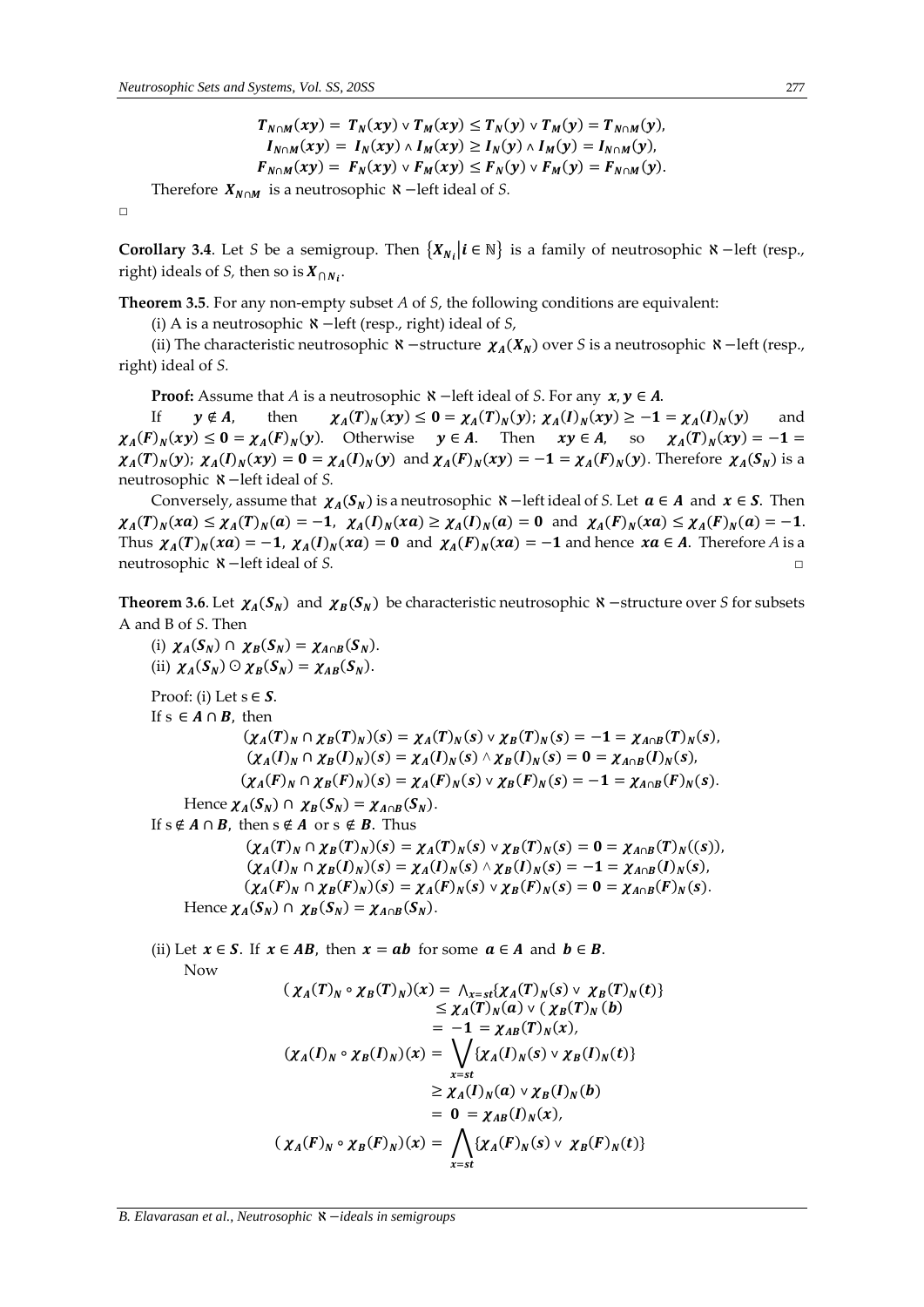$$
\leq \chi_A(F)_N(a) \vee (\chi_B(F)_N(b) = -1 = \chi_{AB}(F)_N(x).
$$

Therefore  $\chi_A(S_N) \,\odot\, \chi_B(S_N) = \chi_{AB}(S_N).$ 

Note 3.7. Let  $S_N := \frac{S}{(T_N - I_N)}$  $\frac{S}{(T_N, I_N, F_N)}$  and  $S_M := \frac{S}{(T_M, I_M)}$  $\frac{3}{(T_M, I_M, F_M)}$  be neutrosophic **X** −structures over *S*. Then for any subsets *A* and *B* of *S,* we have

(i)  $\chi_{A\cap B}(S_N \cap S_M) = (S:\chi_{A\cap B}(T)_{N\cap M}, \chi_{A\cap B}(I)_{N\cap M}, \chi_{A\cap B}(F)_{N\cap M}),$ where

 $\chi_{A\cap B}(T)_{N\cap M}(s) = \chi_{A\cap B}(T)_N(s) \vee \chi_{A\cap B}(T)_M(s),$  $\chi_{A\cap B}(I)_{N\cap M}(s) = \chi_{A\cap B}(I)_N(s) \wedge \chi_{A\cap B}(I)_M(s),$  $\chi_{A\cap B}(F)_{N\cap M}(s) = \chi_{A\cap B}(F)_N(s) \vee \chi_{A\cap B}(F)_M(s)$  for s  $\epsilon S$ . (ii)  $\chi_{A\cup B}(S_N \cap S_M) = (S: \chi_{A\cup B}(T)_{N\cup M}, \chi_{A\cup B}(I)_{N\cup M}, \chi_{A\cup B}(F)_{N\cup M}),$ where

$$
\chi_{A\cup B}(T)_{N\cup M}(s) = \chi_{A\cup B}(T)_N(s) \wedge \chi_{A\cup B}(T)_M(s),
$$
  
\n
$$
\chi_{A\cup B}(I)_{N\cup M}(s) = \chi_{A\cup B}(I)_N(s) \vee \chi_{A\cup B}(I)_M(s),
$$
  
\n
$$
\chi_{A\cup B}(F)_{N\cup M}(s) = \chi_{A\cup B}(F)_N(s) \wedge \chi_{A\cup B}(F)_M(s) \text{ for } s \in S.
$$

**Theorem 3.8.** Let  $S_M$  be a neutrosophic  $\aleph -$  structure over *S*. Then  $S_M$  is a neutrosophic  $\aleph -$  left ideal of *S* if and only if  $S_N \nsubseteq S_M$  for any neutrosophic  $\aleph -$  structure  $S_N$  over *S*.

**Proof:** Assume that  $S_M$  is a neutrosophic  $\aleph -$  left ideal of *S* and let *s*,  $t, u \in S$ . If  $s = tu$ , then

 $T_M(s) = T_M(tu) \leq T_M(u) \leq T_M(t) \vee T_M(u)$  which implies $T_M(s) \leq T_{N \circ M}(s)$ . Otherwise  $s \neq tu$ . Then  $T_M(s) \leq 0 = T_{N \circ M}(s)$ .

 $I_M(s) = I_M(tu) \ge I_M(u) \ge I_M(t) \wedge I_M(t)$  which implies  $I_M(s) \ge I_{N \circ M}(s)$ . Otherwise  $s \ne tu$ . Then  $I_M(s) \geq -1 = I_{N \circ M}(s)$ .

 $F_M(s) = F_M(tu) \le F_M(u) \le F_M(t) \vee F_M(u)$  which implies  $F_M(s) \le F_{N \circ M}(s)$ . Otherwise  $s \neq tu$ . Then  $F_M(s) \leq 0 = F_{N \circ M}(s)$ .

Conversely, assume that  $S_M$  is a neutrosophic  $\aleph$  – structure over *S* such that  $S_N \odot S_M \subseteq S_M$ for any neutrosophic  $\aleph$  – structure  $S_N$  over *S*. Let  $x, y \in S$ . If  $a = xy$ , then

$$
T_M(xy) = T_M(a) \leq (\chi_X(T)_N \circ T_M)(a) = \bigwedge_{\alpha = st} \{ \chi_X(T)_N(s) \vee T_M(t) \} \leq \chi_X(T)_N(x) \vee T_M(y) = T_M(y),
$$
  

$$
I_M(xy) = I_M(a) \geq (\chi_X(I)_N \circ I_M)(a) = \bigvee_{\alpha = st} \{ \chi_X(I)_N(s) \wedge I_M(t) \} \geq \chi_X(I)_N(x) \vee I_M(y) = I_M(y),
$$

$$
F_M(xy) = F_M(a) \le (\chi_X(F)_N \circ F_M)(a) = \bigwedge_{a=st} \{ \chi_X(F)_N(s) \vee F_M(t) \} \le \chi_X(F)_N(x) \vee F_M(y) = F_M(y).
$$
  
Therefore  $S_M$  is a neutrosophic  $\aleph -$  left ideal of *S*.

Similarly, we have the following.

Theorem 3.9. Let  $S_M$  be a neutrosophic  $\aleph -$  structure over *S*. Then  $S_M$  is a neutrosophic  $\aleph -$  left ideal of *S* if and only if  $S_M \odot S_N \subseteq S_M$  for any neutrosophic  $\aleph -$  structure  $S_N$  over *S*.

Theorem 3.10. Let  $S_M$  and  $S_N$  be neutrosophic  $\aleph -$  structures over *S*. If  $S_M$  is a neutrosophic  $\aleph$ left ideal of *S*, then so is the  $S_M \odot S_N$ .

Proof: Assume that  $S_M$  is a neutrosophic  $\aleph -$  left ideal of *S* and let  $x, y \in S$ . If there exist  $a, b \in S$  such that  $y = ab$ , then  $xy = x(ab) = (xa)b$ .

Now,

$$
(T_N \circ T_M)(y) = \bigwedge_{y=ab} \{T_N(a) \vee T_M(b)\}
$$

*B. Elavarasan et al., Neutrosophic* ℵ −*ideals in semigroups*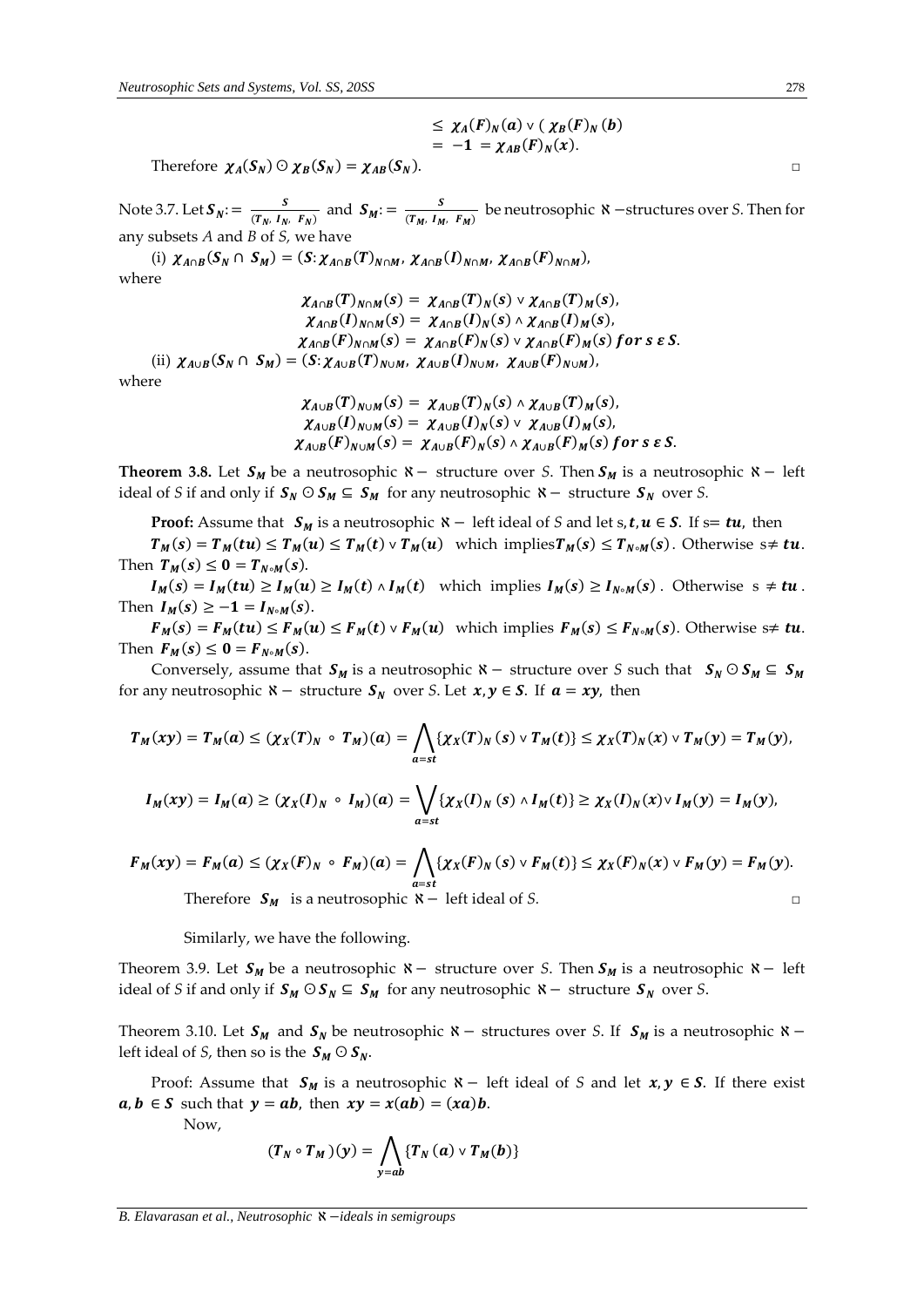$$
\leq \bigwedge_{xy=(xa)b} \{T_N(xa) \vee T_M(b) \}
$$
\n
$$
= \bigwedge_{xy=cb} \{T_N(c) \vee T_M(b)\} = (T_N \circ T_M)(xy),
$$
\n
$$
(I_N \circ I_M)(y) = \bigvee_{y=ab} \{I_M(b) \wedge I_M(b)\}
$$
\n
$$
\geq \bigvee_{xy=(xa)b} \{I_M(xa) \wedge I_M(b)\} = (I_N \circ I_M)(xy),
$$
\n
$$
= \bigvee_{xy=cb} \{I_M(c) \wedge I_M(b)\} = (I_N \circ I_M)(xy),
$$
\n
$$
(F_N \circ F_M)(y) = \bigwedge_{y=ab} \{F_N(a) \vee F_M(b)\}
$$
\n
$$
\leq \bigwedge_{xy=(xa)b} \{F_N(xa) \vee F_M(b)\} = (F \circ F \circ C)y
$$

$$
= \bigwedge_{xy=cb} \{F_N(c) \vee F_M(b)\} = (F_N \circ F_M)(xy).
$$

Therefore  $S_M \odot S_N$  is a neutrosophic  $\aleph -$  left ideal of *S*. □

Similarly, we have the following.

**Theorem 3.11.** Let  $S_M$  and  $S_N$  be neutrosophic  $\aleph -$  structures over *S*. If  $S_M$  is a neutrosophic  $\aleph$ right ideal of *S*, then so is the  $S_M \odot S_N$ .

#### **Conclusions**

In this paper, we have introduced the notion of neutrosophic ℵ−ideals in semigroups and investigated their properties, and discussed characterizations of neutrosophic ℵ−ideals by using the notion of neutrosophic  $x -$  product, also provided conditions for neutrosophic  $x -$ structure to be a neutrosophic ℵ− ideal in semigroup. We have also discussed the concept of characteristic neutrosophic ℵ−structure of semigroups and its related properties. Using this notions and results in this paper, we will define the concept of neutrosophic ℵ −bi-ideals in semigroups and study their properties in future.

**Acknowledgments:** The authors express their sincere thanks to the referees for valuable comments and suggestions which improve the paper a lot.

## **Reference**

- 1. Atanassov, K. T. Intuitionistic fuzzy sets. *Fuzzy Sets and Systems* **1986**, 20, 87-96.
- 2. Abdel-Baset, M.; Chang, V.; Gamal, A. Evaluation of the green supply chain management practices: A novel neutrosophic approach. *Computers in Industry* **2019**, 108, 210-220.
- 3. Abdel-Baset, M.; Chang, V.; Gamal, A.; Smarandache, F. An integrated neutrosophic ANP and VIKOR method for achieving sustainable supplier selection: A case study in importing field. *Computers in Industry* **2019**, 106, 94-110.
- 4. Abdel-Basset, M.; Manogaran, G.; Gamal, A.; Smarandache, F. A group decision making framework based on neutrosophic TOPSIS approach for smart medical device selection. *Journal of medical systems* **2019**, 43(2), 38.